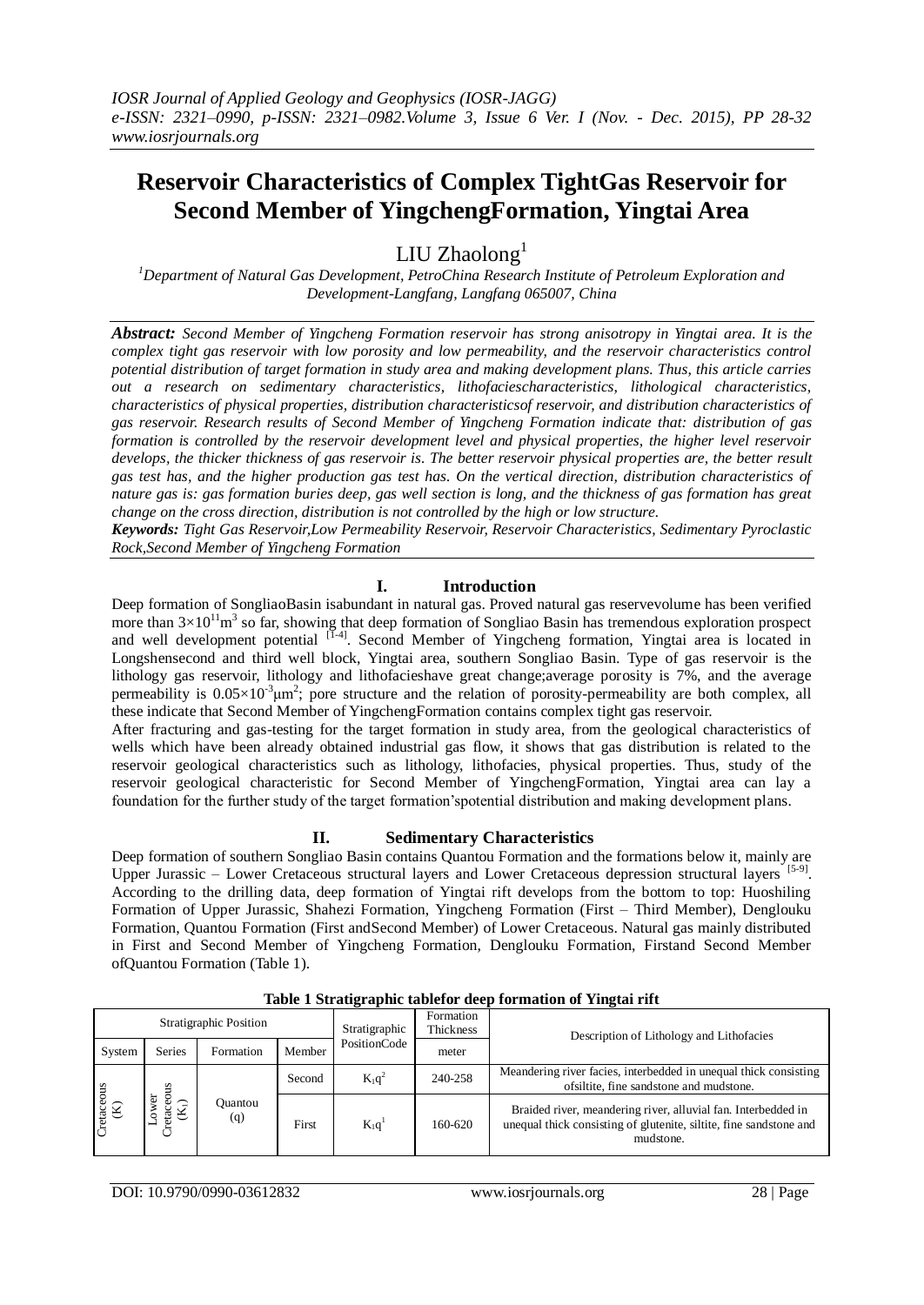|                                    |                        | Denglouku<br>(d)           |           | $K_1d$    | 150-550                                                                                                       | Braided river (delta), alluvial fan, conglomerate at the bottom,<br>interbedded in unequal thick consisting of variegated glutenite,<br>mauve mudstone and grey mudstone at the middle and top. |
|------------------------------------|------------------------|----------------------------|-----------|-----------|---------------------------------------------------------------------------------------------------------------|-------------------------------------------------------------------------------------------------------------------------------------------------------------------------------------------------|
|                                    |                        | Yingchen                   | Second    | $K_1yc^2$ | 350-980                                                                                                       | Lake facies, fan delta facies with volcanic facies, interbedded in<br>unequal thick consisting of heavy mudstone layer and sedimentary<br>tuff, diorite and andesitic porphyrite in some parts. |
|                                    | (yc)                   | First                      | $K_1yc^1$ | 200-800   | Volcanic facies, rhyolite and rhyolitic breccia for the most part,<br>neutral – basicity andesite and basalt. |                                                                                                                                                                                                 |
|                                    |                        | Shahezi<br>$(\mathrm{sh})$ |           | $K_1$ sh  | 300-500                                                                                                       | Deep lake – semi deep lake facies, dark mudstone for the most part<br>with thin siltite, fine sandstone layer.                                                                                  |
|                                    | Upper Jurassic $(J_3)$ | Huoshiling<br>(hs)         |           | $J_3$ hs  |                                                                                                               | Volcanic facies, and esitic tuff for the most part.                                                                                                                                             |
| Carboniferous - Permian<br>$(C-P)$ |                        |                            |           | $C-P$     |                                                                                                               | No drilling indicates.                                                                                                                                                                          |
| Anti-Sinian<br>(Ans)               |                        |                            |           | Anz.      |                                                                                                               |                                                                                                                                                                                                 |

During mid-term Yingcheng Formation sedimentation as Second Member of Yingcheng Formation, lake transgression happened in a large area with fractured volcanic eruption and shallow formation invasion in some parts <sup>[10-13]</sup>. Drilling data of Longshen first block indicates that the remaining thickness of Second Member of Yingcheng Formation is 0–500m, and the main lithology is dark mudstone, diorite and andesitic porphyrite. Drilling data of Longshen second block indicates that the remaining thickness of Second Member of Yingcheng Formation is 100–850m, and the main lithology is dark mudstone, sedimentary tuff, and sedimentary volcanic breccia.

# **III. Reservoir Characteristics**

#### **3.1 LithofaciesCharacteristics**

Sedimentary characteristics of Second Member of Yingcheng Formation is: lake facies with strong volcanic activity around Longshen third well block.With continuous source supply, it forms the typical volcanogenic sedimentation construction. Sedimentation of this block is volcanogenic sedimentary facies in the transition between volcanic facies and detrital sedimentation facies of terrigenous origin. It is controlled by both evolution of lakes basin and volcanic eruption, and it has the sequence characteristics of volcano – sedimentation [14-17].

Through analysis of the single well samples, core facies and logging facies, Second Member of Yingcheng Formation mainly develops volcanic facies, volcanic – sedimentary facies. Volcanic facies is divided into explosive facies, eruption facies and volcanic vent facies. From the source side, volcanic – sedimentary facies is divided into volcaniclastic rock subfacies with extraclast and rehandlingvolcaniclastic rock subfacies. From the sedimentary characteristics side, it is further divided into alluvial facies, fan delta, braided river delta, paludal facies, shore-shallow lakefacies and deeper lake facies.

#### **3.2 ReservoirDistribution Characteristics**

Formation thickness of Second Member of Yingcheng Formationin Longshen second and third well block is 100m – 1100m, the deepest formation is mainly distributed in Longshen306 – Longshen 206 well block. Interpreted reservoir thickness of single well is 30m – 90m in general, and the deepestone is Longshen 306 well which is 148m thick.

Sandstone reservoir distribution of Second Member of Yingcheng Formation at the top: Longshen third well block drilling indicates that there are 11 wells in the sandstone formation of upper Second Member of Yingcheng Formation, formation thickness of single well is 120m – 300m, interpreted reservoir thickness is 4m – 80m, average thickness of single well is 42m, reservoir – formation ratio is 2%–39%. Predicted reservoir thickness is 0m – 80m, it exhibits a bolt in shape extending in a north-south direction along controllingdepression fault extension direction on the plane. Distribution characteristics is thick in the west and thin in the east as a whole.

Sandstone reservoir distribution of Second Member of Yingcheng Formation at the middle: drilling indicates that there are 10 wells in the sandstone formation of middle Second Member of Yingcheng Formation, formation thickness of single well is 196m – 303m, interpreted reservoir thickness is 9m – 48m, average thickness of single well is 26m, reservoir – formation ratio is 3%–21%. Predicted reservoir thickness is 0–60m, it exhibits a bolt in shape extending in a north-south direction along controlling-depression fault extension direction on the plane. Distribution characteristics is thick in the west and thin in the east as a whole.

Sandstone reservoir distribution of Second Member of Yingcheng Formation at the bottom: drilling indicates that there are 10 wells in the sandstone formation of lower Second Member of Yingcheng Formation, formation thickness of single well is  $14m - 314m$ , interpreted reservoir thickness is  $5m - 32m$ , average thickness of single well is 26m, reservoir – formation ratio is  $3\%-21\%$ . Predicted reservoir thickness is 0m – 50m, distribution characteristics is thick in the west and thin in the east on the plane.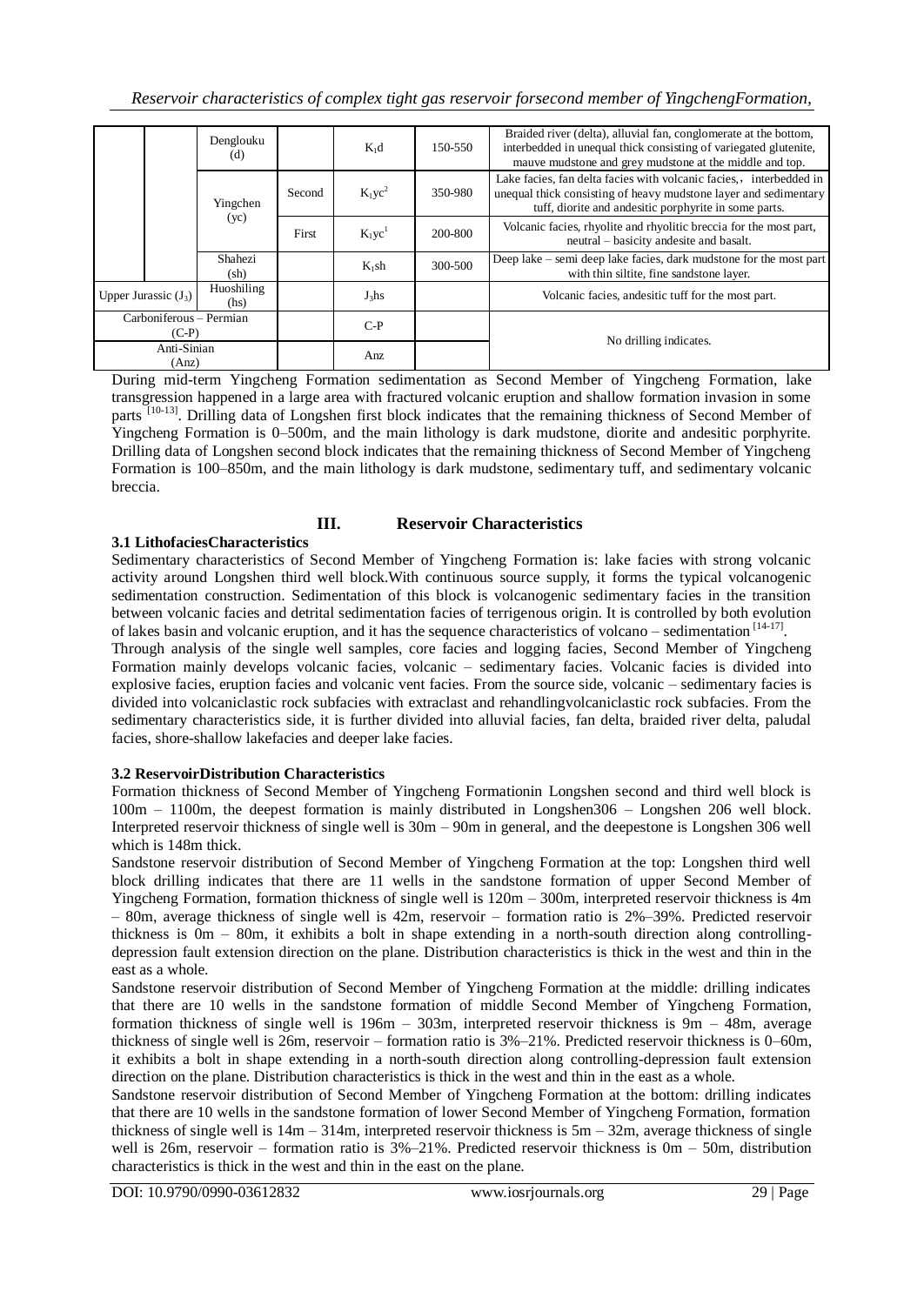Based on the analysis above, Second Member of Yingcheng Formation reservoir is controlled by the fault extension direction on the plane, and the thickness has great change, superposed and interconnected on the vertical direction. All these provide reservoir conditions to the regionallycontinuous accumulation.

#### **3.3 LithologicalCharacteristics**

Main lithology of Second Member of Yingcheng Formation is sedimentary pyroclastic rock, then is pyroclastic rock. Sedimentary pyroclastic rock accounts for 79%, and the pyroclastic rock accounts for 21%. Characteristics of sedimentary pyroclastic rock is:for the rock mineral composition,rock fragment content is 50%–80%, quartz and feldspar content is 20%–40%. Volcanic detritus accounts for over 90%, rock fragment of sedimentary rock and metamorphic rock accounts for 10% below.

According to the rock texture and genesis, lithology of Second Member of Yingcheng Formation can be divided into sedimentary tuff, sedimentary breccia crystal detritus tuff, sedimentary volcanic breccia, tuff and volcanic breccia.

Based on the lithological characteristics of Second Member of Yingcheng Formation, it is used to compare scale between conventional logging response characteristics, imaging characteristics andcoring data, slice data. The result is obvious where FMI imaging is used to understand macrostructure, and microstructure can be identified by logging and ECS element logging. With grain size from coarse to fine, the clay content (Vcl) increases, resistivity decreases, density increases, and the acoustic time response increases. Thus, it can identify the lithology of Second Member of Yingcheng Formation by using clay content – resistivity crossplot. It can identify lithology into 3 categories and 11 types by using FMI imaging logging, conventional logging and ECS element logging.

#### **3.4 Characteristics of PhysicalProperties**

Based on the physical properties analysis of 144 sedimentary volcaniclastic rock samples of Second Member of Yingcheng Formation in Longshen second and third well block, maximum porosity is 19%, porosity is 5%–9% in general, and the average porosity is 7%. Maximum permeability is  $1\times10^{-3}$   $\mu$ m<sup>2</sup>, average permeability is  $0.05 \times 10^{-3}$   $\mu$ m<sup>2</sup>. Logging interpreted porosity is 5%–12%, and the average porosity is 8% (Figure1, Figure2). Research and statistics results indicate that: as a special reservoir type between volcanic rock and clastic rock,

sedimentary volcaniclastic rock has the characteristic of great change physical properties and strong anisotropy. Reservoir physical properties is affected a little by the buried depth, and it is related to the corrosion, devitrification and strong compaction resistance ability of the detritus grain. In general, the coarser grain of the rock, the better physical properties of the reservoir.Physical properties of sedimentary volcaniclastic rock is better than the one of sedimentary tuff. Density of sedimentary volcaniclastic rock is  $2.40$ g/cm<sup>3</sup> $-2.50$ g/cm<sup>3</sup>, porosity is 7.0%–12.0%. Density of sedimentary tuff is  $2.46g/cm^3-2.55g/cm^3$ , porosity is  $4.0\%$ –8.0%. According to the classification standard of reservoir physical properties, Second Member of Yingcheng Formation reservoir in Yingtai area is the low porosity and permeability reservoir.



**Figure 1 Porosity distribution histogram of Second Member of Yingcheng Formation**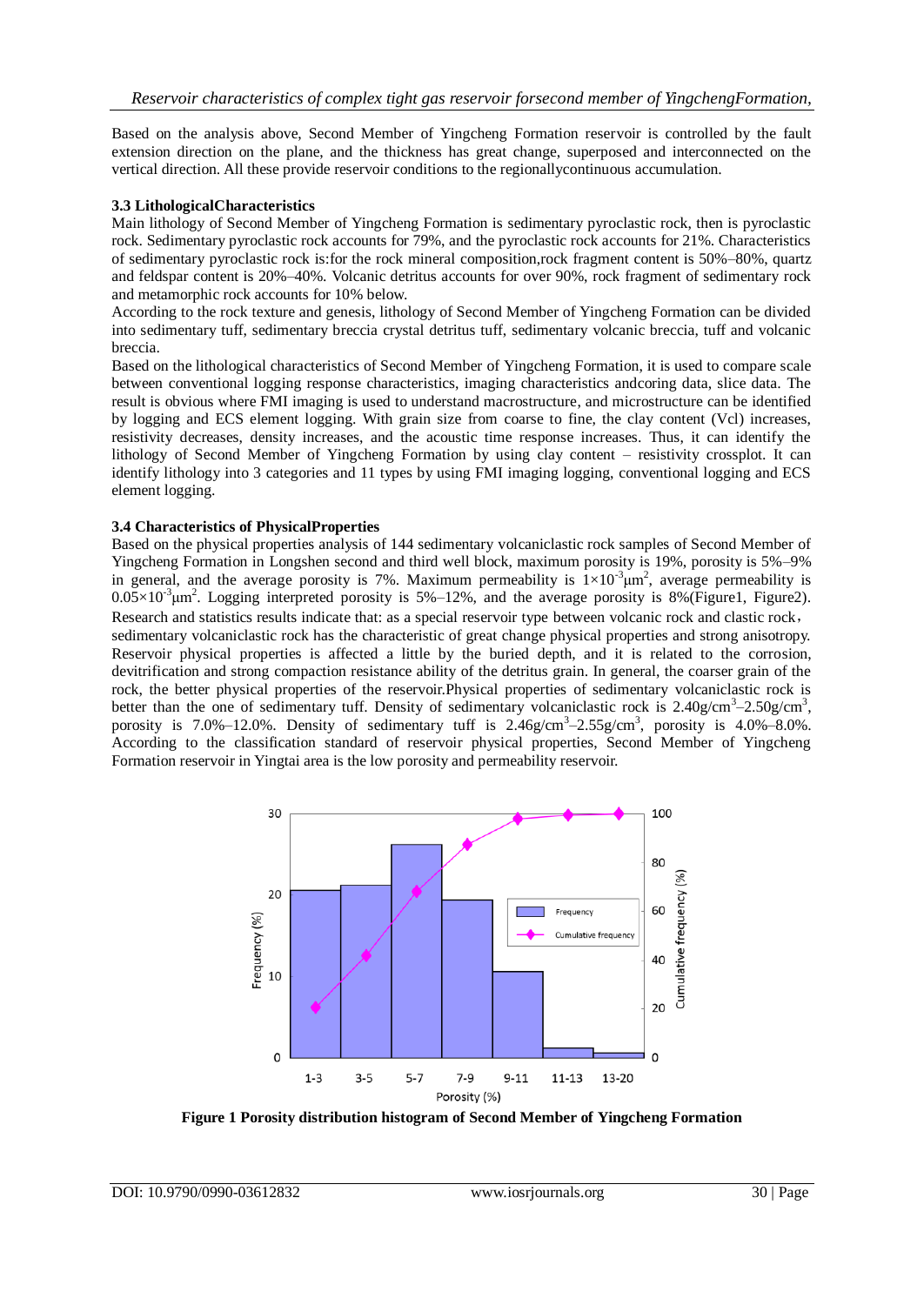

**Figure 2 Permeability distribution histogram of Second Member of Yingcheng Formation**

### **IV. DistributionCharacteristicsof Gas Reservoir**

Drilling of Longshen third well block indicates that there are 11 gas wells of Second Member of Yingcheng Formation. On the vertical direction, gas formation buries deep, gas well section is long, and the thickness of gas formation has great change on the cross direction.Distribution is not controlled by the high or low structure. The specific contentsare as follows:

1. Distribution of gas formation is not controlled by the high or low structure.Drilling indicates that the lower gas formation at high structure buries higher than the upper gas formation at low structure. Thickness of gas well at high structure is the same as the one of gas well at low structure.

2. Distribution of gas formation is controlled by the reservoir development level and physical properties. The higher level reservoir develops, the thicker thickness of gas reservoir is. The better reservoir physical properties are, the better result gas test has, and the higher production gas test has.

3. Distribution of gas formation is controlled by the sedimentary formation. The thicker formation thickness is, the longer gas well section is, and the thicker accumulative reservoir thickness is. Controlled by the west Wukeshufault, the thickness of west sedimentary formation is thicker than the one of east sedimentary formation. Based on the reservoir predicted result, at the north side of the depression – control fault, the thickness of formation is  $800m - 1000m$ , and the reservoir develops; at the depression – control fault, the thickness of the formation and gas formation thin rapidly, some reservoir contact to the fault directly; around the north boundary of the fault, the thickness of the formation is 100m – 300m, and the thickness of the gas formation thin gradually. Study of the natural gas reservoir indicates that, Second Member of Yingcheng Formation is the self-generating and self-preserving reservoir.Source rock of deep lake facies generate oil and gas through high pressure hydrocarbon expulsion, then they migrate to the reservoir nearby directly, and they accumulate and form reservoir in the lithological trap.Connectivity of Second Member of Yingcheng Formation reservoir is not very well, and every single layer can form lithological trap.Thus,Second Member of Yingcheng Formation is a superposed and interconnected lithological trap group on the plane composed by many lithological traps.

#### **V. Conclusions**

1. Second Member of Yingcheng Formation mainly develops volcanic facies, volcanic – sedimentary facies. From the sedimentary characteristics side, it is further divided into alluvial facies, fan delta, braided river delta, paludal facies, shore-shallow lake facies and deeper lake facies.

2. Second Member of Yingcheng Formation reservoir is controlled by the fault extension direction on the plane, and the thickness has great change, superposed and interconnected on the vertical direction. All these provide reservoir conditions to the regionally continuous accumulation.

Lithology of Second Member of Yingcheng Formation is: Sedimentary pyroclastic rock accounts for 79%, and the pyroclastic rock accounts for 21%. It can identify lithology into 3 categories and 11 types by using FMI imaging logging, conventional logging and ECS element logging.

4. Based on the physical properties analysis of 144 sedimentary volcaniclastic rock samples of Second Member of Yingcheng Formation in Longshen second and third well block, maximum porosity is 19%, porosity is 5%–9% in general, and the average porosity is 7%. Maximum permeability is  $1 \times 10^{-3} \mu m^2$ , and the average permeability is  $0.05 \times 10^{-3}$   $\mu$ m<sup>2</sup>. Logging interpreted porosity is  $5\% - 12\%$ , and the average porosity is 8%. According to the classification standard of reservoir physical properties, Second Member of Yingcheng

DOI: 10.9790/0990-03612832 www.iosrjournals.org 31 | Page